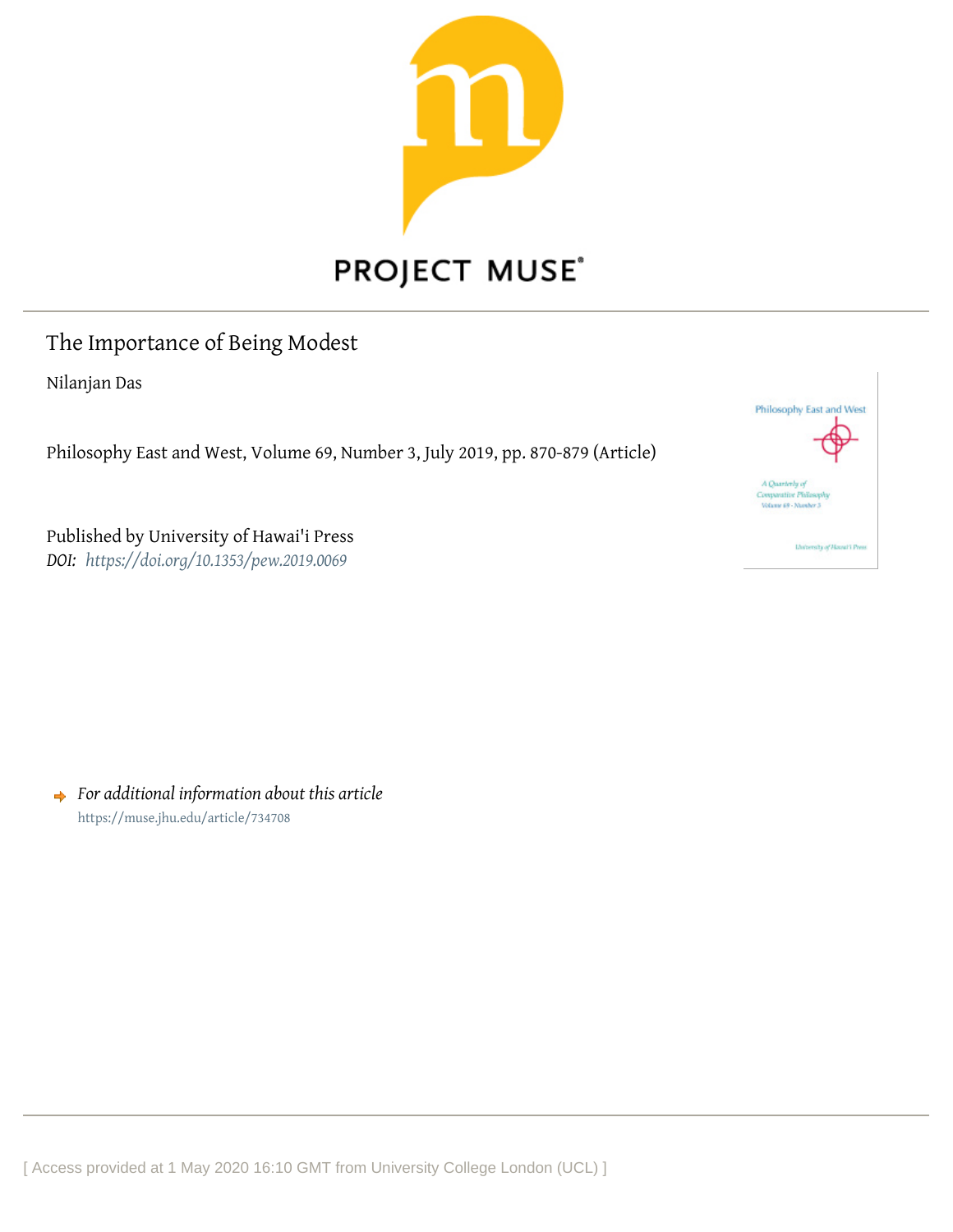The Importance of Being Modest



Nilanjan Das Department of Philosophy, University College London [nilanjan.das@ucl.ac.uk](mailto:lalcoff@gc.cuny.edu)

Vrinda Dalmiya's Caring to Know is a rich and wide-ranging book. Its aim is to extend the insights of feminist care ethics to analytic virtue epistemology. According to the theory that Dalmiya defends, a good knower possesses certain intellectual virtues that are conductive to caring interpersonal encounters. Dalmiya argues that the Sanskrit epic Mahābhārata gives us the resources to construct this conception of a good knower.

At a number of places in the book Dalmiya claims that her approach to the Mahābhārata is an instance of comparative philosophy: she takes some concepts from contemporary care ethics and analytic virtue epistemology and uses them to make sense of certain portions of the Mahābhārata. But treating the book merely as a work of comparative philosophy would be doing it an injustice. Dalmiya argues that interpreting the Mahābhārata as an epistemological text can help us make progress in some live debates in contemporary epistemology. However, I worry that the project isn't entirely successful in this last respect. In what follows, I explain why this is so.

## I. The Project

Let me begin by laying out the contours of Dalmiya's project. What distinguishes the care-theoretic approach to morality from traditional moral theories is that it presupposes a conception of persons as relational entities, i.e. constituted by a network of social relationships that shape how they think, feel, and act. Since, in the care-theoretic approach, persons are constituted by their relations with particular others, being a good person involves being good toward those particular others. According to this view, then, a morally good person is attentive in her practical deliberation to the needs of particular others who depend on her for their well-being and to whom she therefore is responsible. This is significant: it means that certain patterns of deliberation that are treated as suboptimal by impartialist moral theories turn out to be morally ideal in this view. For instance, the good person may often be guided by her emotional attachments to her loved ones in figuring out what to do. Similarly, she may not always be guided by general moral principles in her decision making; rather, she might carefully weigh the needs of affected persons on a case-by-case basis. The good person, even when she makes the right choice, may not be able to respond adequately to the needs of all those who depend on her. Thus, she will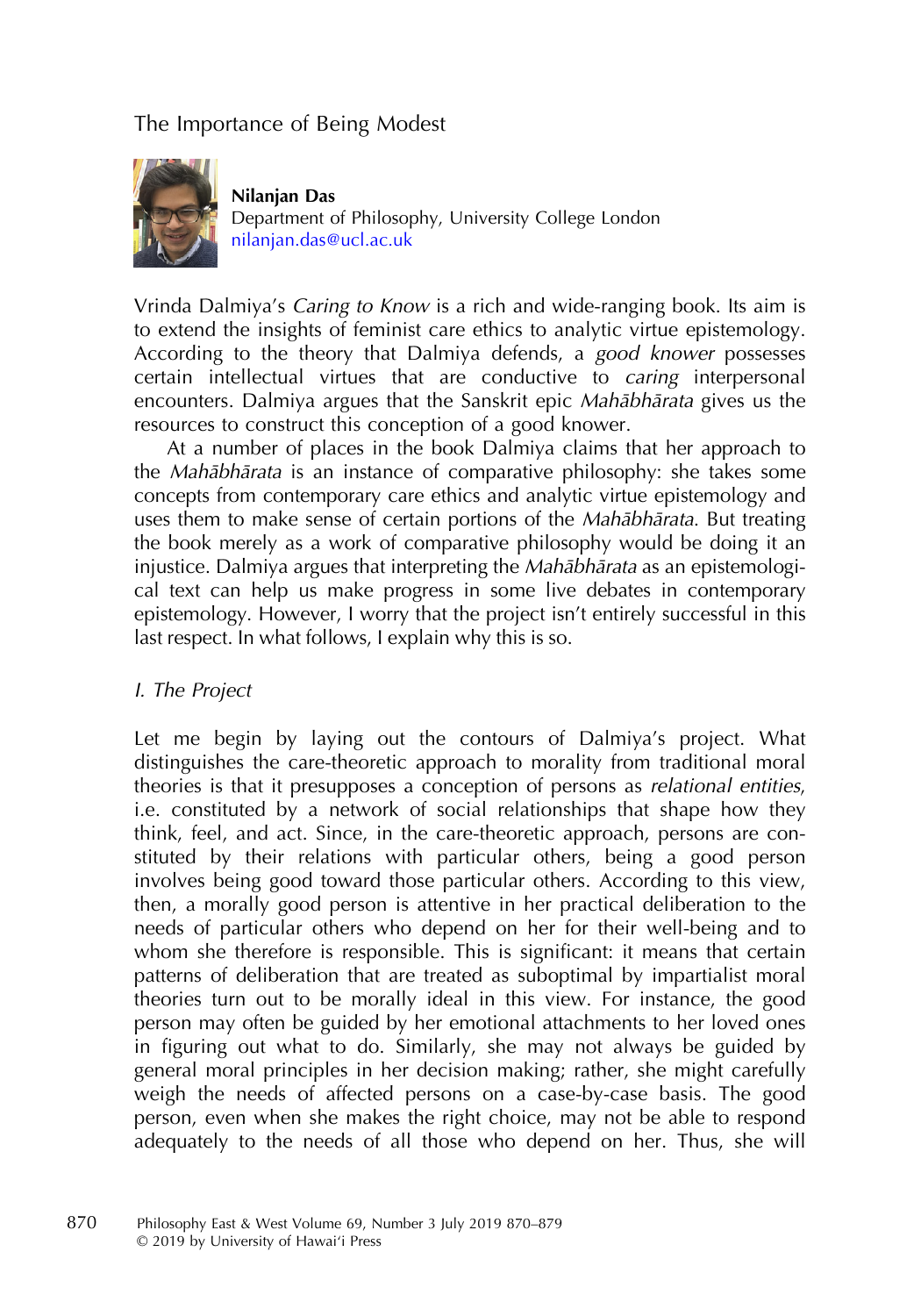remain acutely aware of the responsibilities that go inevitably unfulfilled, and thus will be subject to moral uncertainty and feelings of guilt and regret. Dalmiya's aim is to extend this care-theoretic approach to epistemology.

In chapter 1, Dalmiya motivates this project. She distinguishes two different ways in which one could pursue a care-centered approach to epistemology. On both these views, care functions as an epistemic virtue, so both views give rise to a form of virtue epistemology.

- 1. Care as <sup>a</sup> Virtue of Mechanism. The first approach involves arguing that the practice of caring is itself conducive to gaining knowledge. For instance, a mother who cares for her child might thereby gain some knowledge of her child that she could not otherwise gain. According to this view, care is a virtue of mechanism, that is, a cognitive skill or process, like normal vision, and by this agent one can reliably acquire certain kinds of true beliefs.
- 2. Care as <sup>a</sup> Virtue of Character. The second approach involves using the conceptual resources of care ethics to offer a conception of a good knower. Just like a defender of care ethics, a care theorist in epistemology might argue that a good knower adopts caring attitudes toward others: she is attentive to the needs of particular others when she engages in projects of inquiry, and she can be fruitfully guided by her emotions, like anger or empathy, when she is trying to figure out certain truths about the world. Following this line of thinking, care functions not merely as a virtue of mechanism, but also as a virtue of character that guides inquiry in all domains.

In the same chapter, Dalmiya offers a number of arguments for this second variety of care-based virtue epistemology. I will just mention the one that is relevant to assessing the success of Dalmiya's project.

The Argument from Epistemic Harm. Dalmiya thinks that the second kind of care-based virtue epistemology can help us avoid certain kinds of epistemic harms that women and other marginal groups face. Take an instance of what Miranda Fricker calls testimonial injustice. The testimony of women and members of other marginal groups is often treated as less credible than that of members of socially dominant groups. Since a careful knower would engage in inquiry in a way that is sensitive to the epistemic needs of particular others (e.g., their need to be recognized as credible testifiers), such a knower would avoid such epistemic harms.

In the subsequent chapters, Dalmiya argues for three main claims:

Claim 1. The Mahābhārata endorses a care-theoretic approach to ethics.

Claim 2. The Mahābhārata defends a form of virtue epistemology within which a certain intellectual virtue—relational humility—plays a central role. This virtue of relational humility is arguably based on the ethics of care endorsed in the Mahābhārata.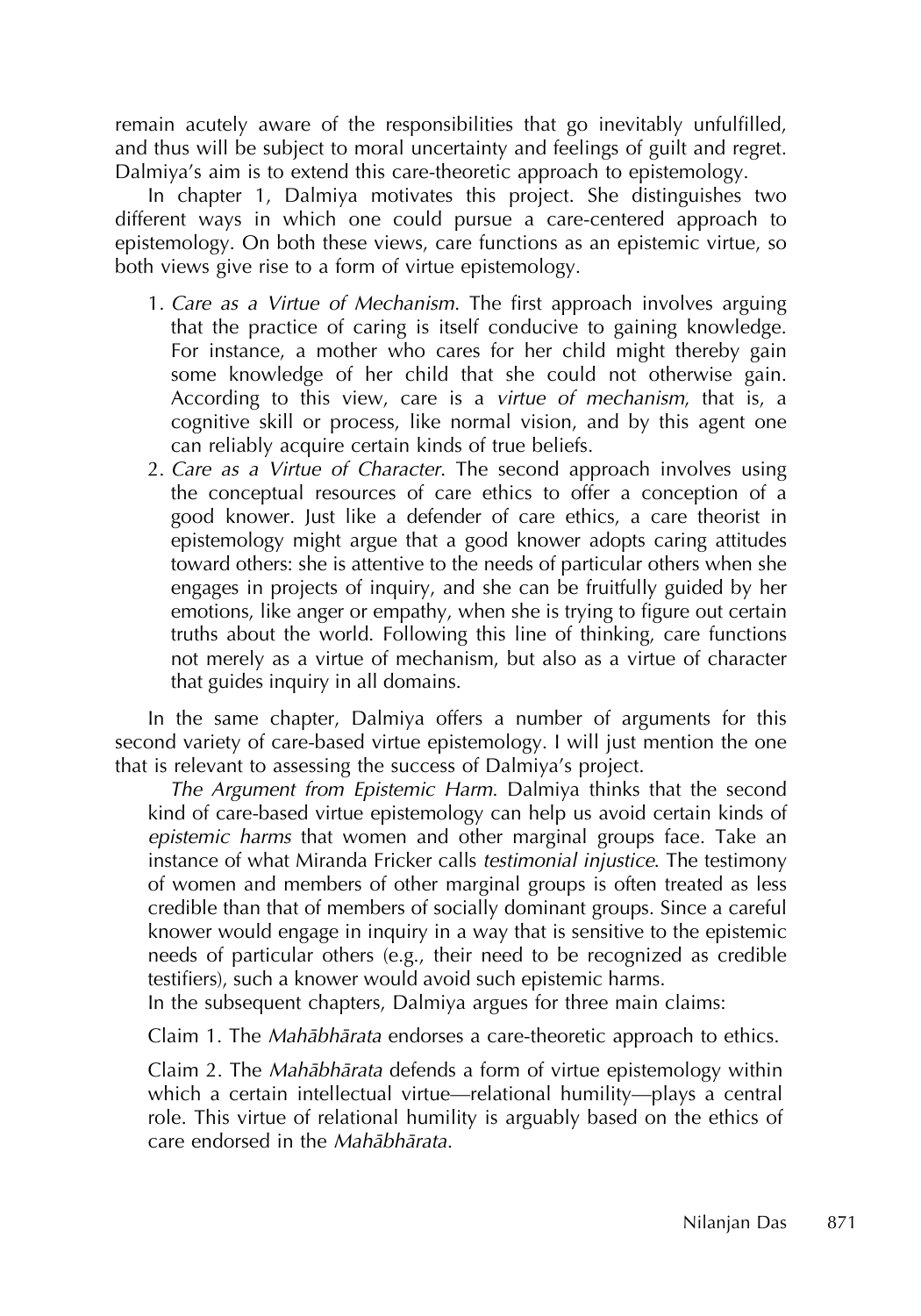Claim 3. A conception of a good knower based on this virtue of intellectual humility can be a useful tool for preventing epistemic harms.

In the next three sections, I discuss each of these claims. At the end, I argue that Dalmiya's defense of claims 1 and 2 prevents her from adequately defending claim 3.

# II. Care Ethics in the Mahābhārata

In chapters 2 and 4, Dalmiya argues that certain chunks of the Mahābhārata are best understood as endorsing a care-theoretic approach to ethics. She does this by focusing on four central concepts: (1) non-cruelty *(anrśamsya)*, (2) compassion (anukrośa), (3) righteous conduct in situations of crisis (*apaddharma*), and (4) the doubleness (*dvaidha*) of practical reasoning. Interestingly, these concepts correspond to the four central features of a caretheoretic approach described above.

- 1. The Salience of the Needs of Particular Others. Dalmiya illustrates the notion of non-cruelty with two examples. The first is from the Anuśāsana Parvan: a parrot refuses to fly away from a decaying tree that has nourished it and made it what it is, even though flying away might be the only way for it to survive. The second example is from the Mahāprasthānika Parvan: King Yudhiṣṭhira, standing at the gates of heaven, refuses to enter without a dog that accompanied him during his journey. A non-cruel agent is thus someone who, in her practical deliberation, is attentive (and perhaps attaches special weight) to the needs of particular others, who depend on her or on whom she depends.
- 2. The Epistemic Role of Emotions. Focus now on the idea of compassion (anukrośa). In the episode of the parrot, the parrot makes an interesting claim: "The compassion of the virtuous is the great mark of righteous conduct" (anukrośaḥ hi <sup>s</sup>ādhūnā<sup>m</sup> mahad dharmasya laksanam). The implicit argument is that compassion, at least when it arises in people who are good, can be treated as evidence of what the morally best course of action is. Thus, as Dalmiya points out, the Mahābhārata seems to endorse a picture of practical deliberation, on which certain emotions, like compassion, play an important epistemic role in helping us figure out what to do.
- 3. Moral Particularism. It is well-known that the Mahābhārata—especially with respect to abnormal situations and moral dilemmas rejects action-guiding moral generalism, that is, the view that we should be guided by general or simple moral principles in our practical deliberation. Dalmiya mentions two cases of this kind. The first is the widely discussed case of the sage Kauśika, who, in light of his commitment to a general norm of truth-telling, told a bunch of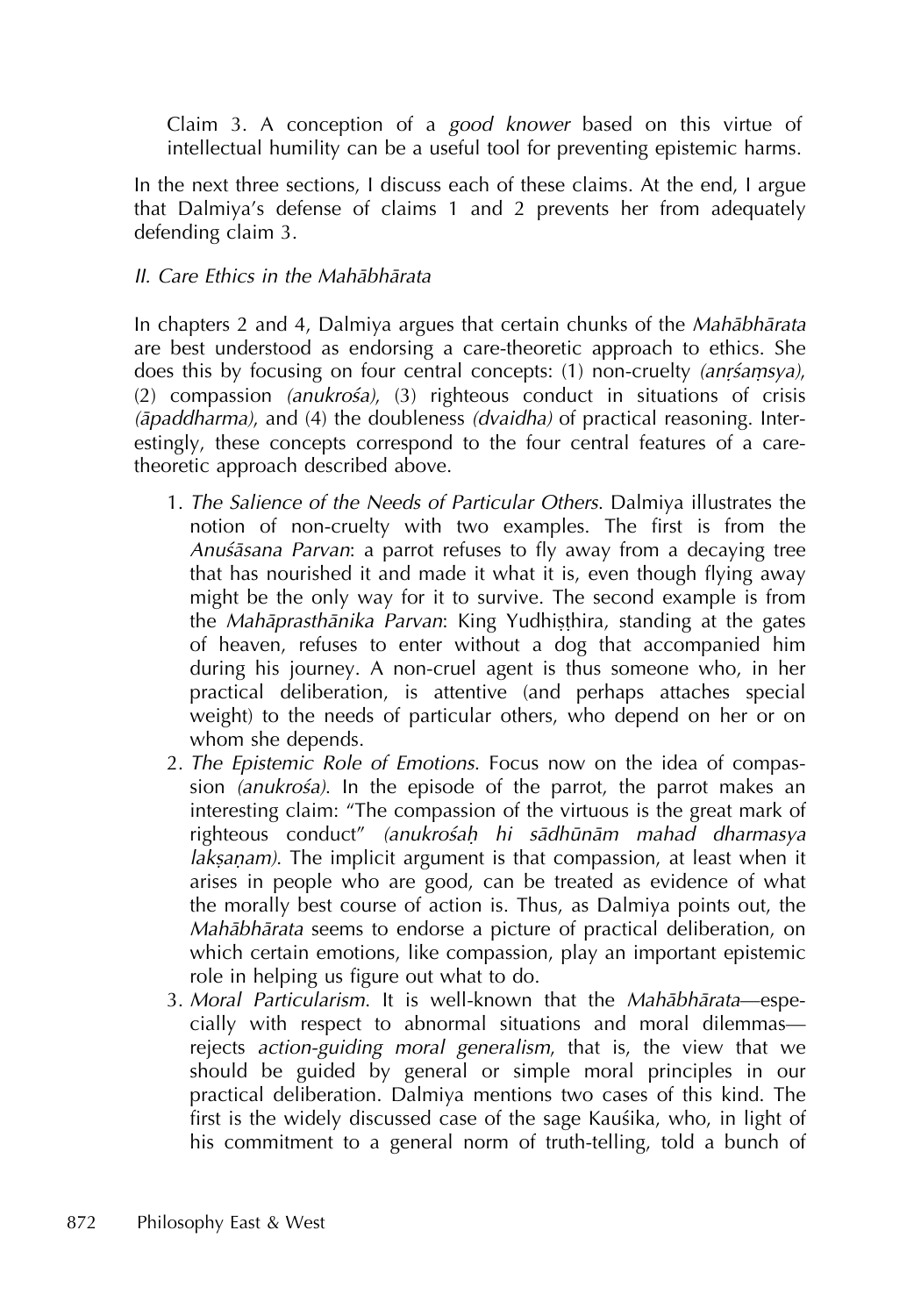murderous bandits where some travelers were. The second is the case of Arjuna, who, at the beginning of the battle of Kuruksetra, was torn between his obligation as a warrior to fight for his king and his obligation as a member of his clan not to kill his cousins. The Mahābhārata seems to suggest that there is no general moral principle that can resolve the tension between conflicting demands that different parties could legitimately make of an agent in such scenarios.

4. Moral Uncertainty. Dalmiya devotes a large part of both chapters 2 and 4 to developing an account of practical reasoning in which moral uncertainty is assigned a central role. On this picture, even when an episode of deliberation has terminated in a decision, the agent does not thereby become certain that the relevant act is the morally right thing to do. This might be because an agent recognizes that none of her options allow her to meet the needs of all those people to whom she is responsible. In chapter 2, Dalmiya points out that Yudhisthira's lack of moral certainty is just an instance of this phenomenon: he is always torn between different kinds of moral considerations that speak in favor of incompatible courses of action. In chapter 4, Dalmiya uses some remarks made by Bhīșma in the *Śāntiparvan* to develop a conception of practical wisdom (prajñā) on which a practically wise person is able to inquire into the question of what one ought to do from two or more perspectives, each favoring a different answer to the question. This non-one-sidedness or doubleness (dvaidha) of practical wisdom might create moral uncertainty rather than resolve it. An agent, while imagining moral considerations for decisions that she does not initially favor, might end up seeing what is attractive about moral views that are opposed to her own, and thereby lose her confidence in her own views.

All these examples seem to suggest that the Mahabharata endorses a care-theoretic conception of a good moral agent: according to this view, a morally good person is someone who manifests through her thoughts and actions distinctively caring attitudes toward others. However, one might worry that all this is not really original; we knew all this from existing versions of care ethics. Why should we even look at the Mahābhārata for these lessons? Dalmiya does have an answer to this question: for her, what's interesting about the moral exemplars of care that the Mahābhārata holds up—e.g., the parrot and Yudhisthira—is that they are self-reflective. They are able to reflect critically on and articulate to others their reasons for caring about others. This form of self-reflectiveness is supposed to ensure that good moral agents are sufficiently responsive to facts about whether or not the objects of their care are worth caring for.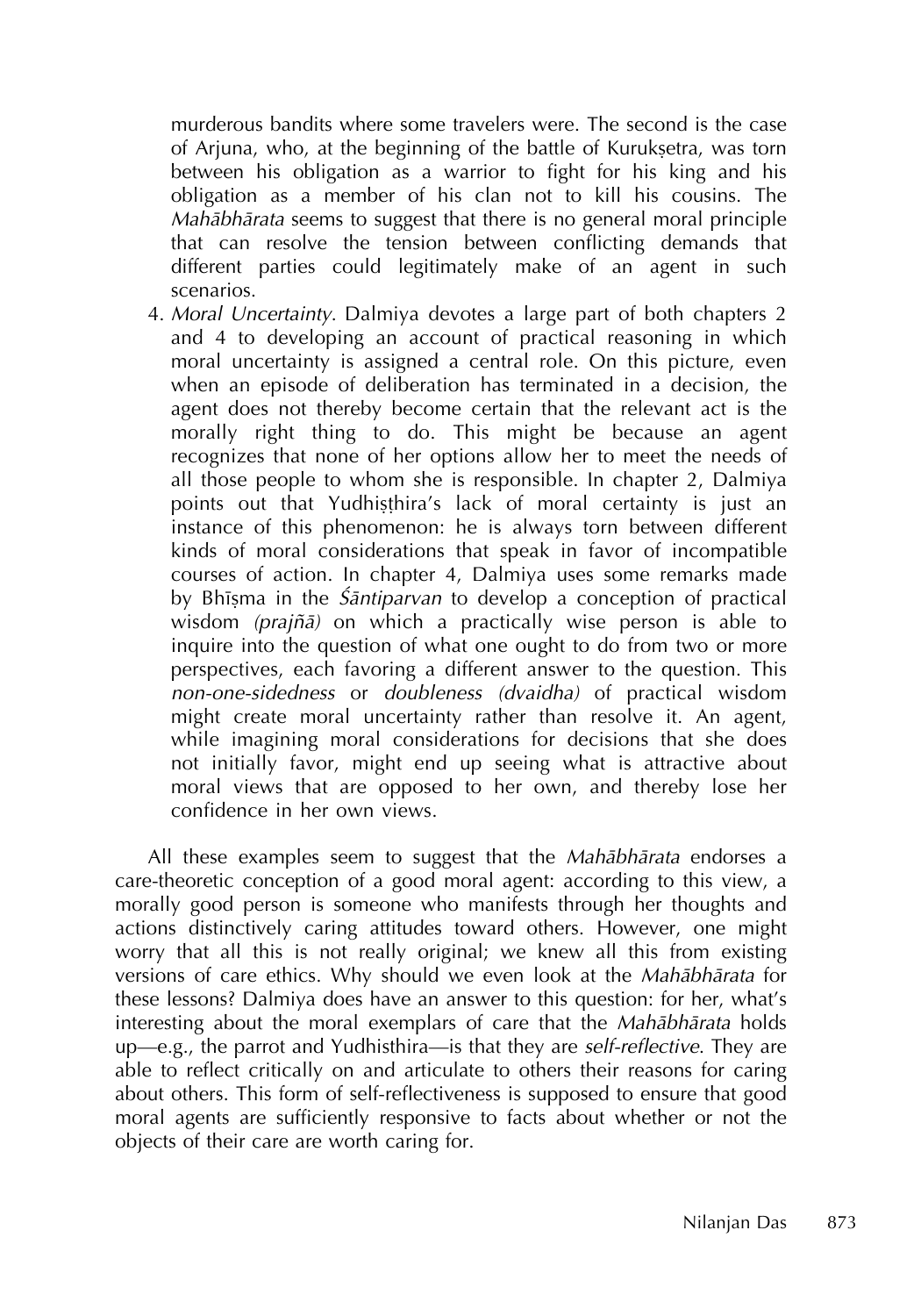In chapter 3, Dalmiya argues that the Mahabhārata puts forward a form of virtue epistemology. She starts by distinguishing two notions of a good knower. On the first conception, the knower is a testifier. On the second conception, the knower is an inquirer or a seeker of truth. Dalmiya claims that, according to the Mahābhārata, the intellectual virtue required of the knower qua an inquirer is relational humility.

A relationally humble agent has two characteristics: (1) she engages in inquiry in full realization of her own ignorance, and (2) she acknowledges the epistemic authority of others, including those who occupy more marginal positions within their epistemic community. It is (2) that distinguishes relational humility from mere intellectual humility (which just involves selfascription of ignorance). Dalmiya holds up the sage Kauśika, once again, as an instance of a relationally humble agent. In the Karṇa Parvan, overcome by anger at a bird that had defecated on his head, Kauśika kills it. Then, to his great shame, he realizes that, despite all his learning, he isn't a good person, and doesn't know how to live or act well. This motivates him to seek the advice of someone who could instruct him in matters of righteous conduct (dharma). Finally, he (despite being a Brāhmana) submits to two teachers—a housewife and a butcher—both of whom occupy less privileged positions in society than him. By ascribing ignorance to himself and acknowledging the epistemic authority of people at the margins of society, Kauśika emerges as a relationally humble agent.

In chapter 5, Dalmiya points out that this virtue of relational humility may be based ultimately on the ethics of care that the Mahābhārata endorses. Dalmiya argues for this point in two steps.

First of all, a number of passages in the Mahabharata suggest that in order to seek truth well, an agent must become a good person. Dalmiya takes the Kauśika story to support this view. On one interpretation of the story, Kauśika's direct pursuit of the truth prevents him from discovering truths about righteous conduct, because he doesn't cultivate certain moral virtues, e.g., the virtues of non-violence and humility, which are important for the purposes of truth-seeking. The moral of the story, then, is that one should not just inquire while aiming solely at the truth; one should try to acquire other virtues that are conducive to cognitive success. On the second interpretation of the story, Kauśika does know many truths about righteous conduct, but his grasp of these truths is defective. He fails to see how they can actually guide action in concrete scenarios of choice. That is why he doesn't quite realize that being righteous requires him to be non-violent toward those who are powerless. On both interpretations of the story, a good knower must be a *careful* pursuer of truth: she cannot pursue the truth by completely ignoring her responsibilities toward other sentient beings around her.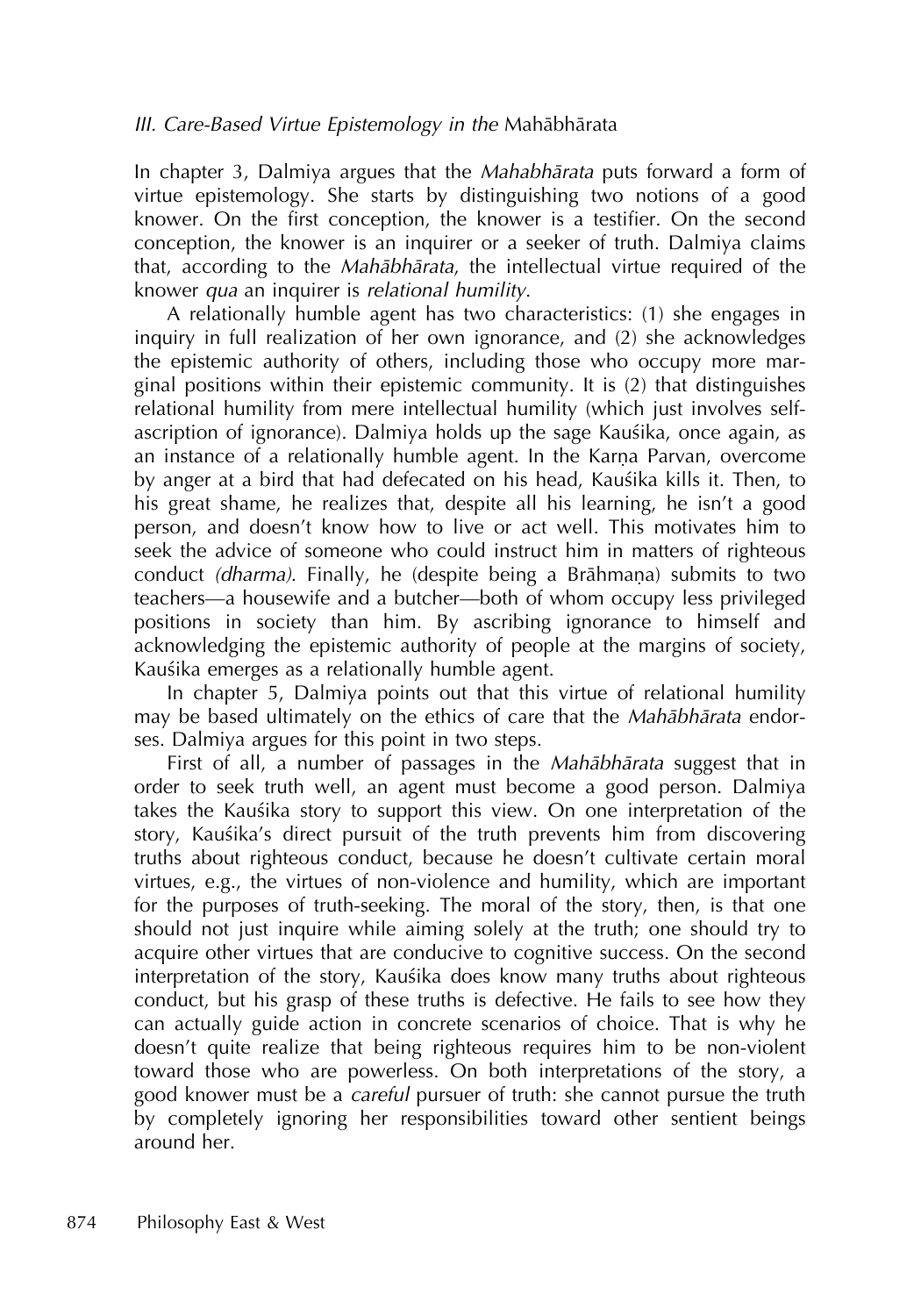In the second part of her argument, Dalmiya suggests that relational humility is an instructive example in this respect. A relationally humble agent recognizes that she can only carry out certain projects of inquiry by depending on others. For instance, when Kauśika realizes that he is ignorant in matters of righteous conduct, his immediate response is to seek teachers who could guide him to the truth. Thus, the Mahābhārata rejects the Cartesian picture of the good knower who constructs an accurate picture of the world all by herself. Since the relationally humble agent depends on others in her projects of inquiry, she might naturally attach special weight in her projects to the epistemic needs of particular others within her epistemic community, on whom she depends for successfully carrying out her projects of inquiry.

While Dalmiya doesn't quite bring out exactly how this connects up with the care-theoretic approach to ethics that the Mahabharata defends, it is not hard for the reader to see how relational humility may be used to support a conception of the good knower that is exactly analogous to the care-theoretic conception of a morally good person (described in section II). Just like a good moral agent who cares about particular others, a relationally humble agent is attentive to the epistemic needs of particular others, e.g., their need to be recognized as credible testifiers. Her compassion for particular others—especially for those who are disadvantaged and powerless—plays a significant role in her theoretical deliberation. In cases where different parties make different demands on her, the relationally humble agent doesn't try to resolve the conflict by appealing to general principles. Since she is sensitive to different considerations for and against the views that she likes, she doesn't become certain of what she believes. Finally, she is self-reflective: she reflects critically on her reasons for attaching special weight to the epistemic needs of particular others in her inquiry.

#### IV. The Argument from Epistemic Harm Revisited

In chapter 1, Dalmiya claimed that a care-based conception of a good knower could be useful in counteracting certain kinds of epistemic harms. In chapters 4 and 6, she argues that the picture of the good knower that emerges from the Mahābhārata does this.

In chapter 4, Dalmiya defends the view that relational humility is not just an intellectual virtue; it is also an ethical and political virtue, a virtue of justice. She draws our attention to two important features of Kauśika as a relationally humble agent. The first is Kauśika's shame at his own lack of restraint, which he interprets as a mark of ignorance. As Dalmiya persuasively argues, according to the Mahābhārata the ability to feel this kind of shame (hrī) is an important prerequisite of cognitive success. A virtuous inquirer is someone whose shame at her own ignorance strikes the mean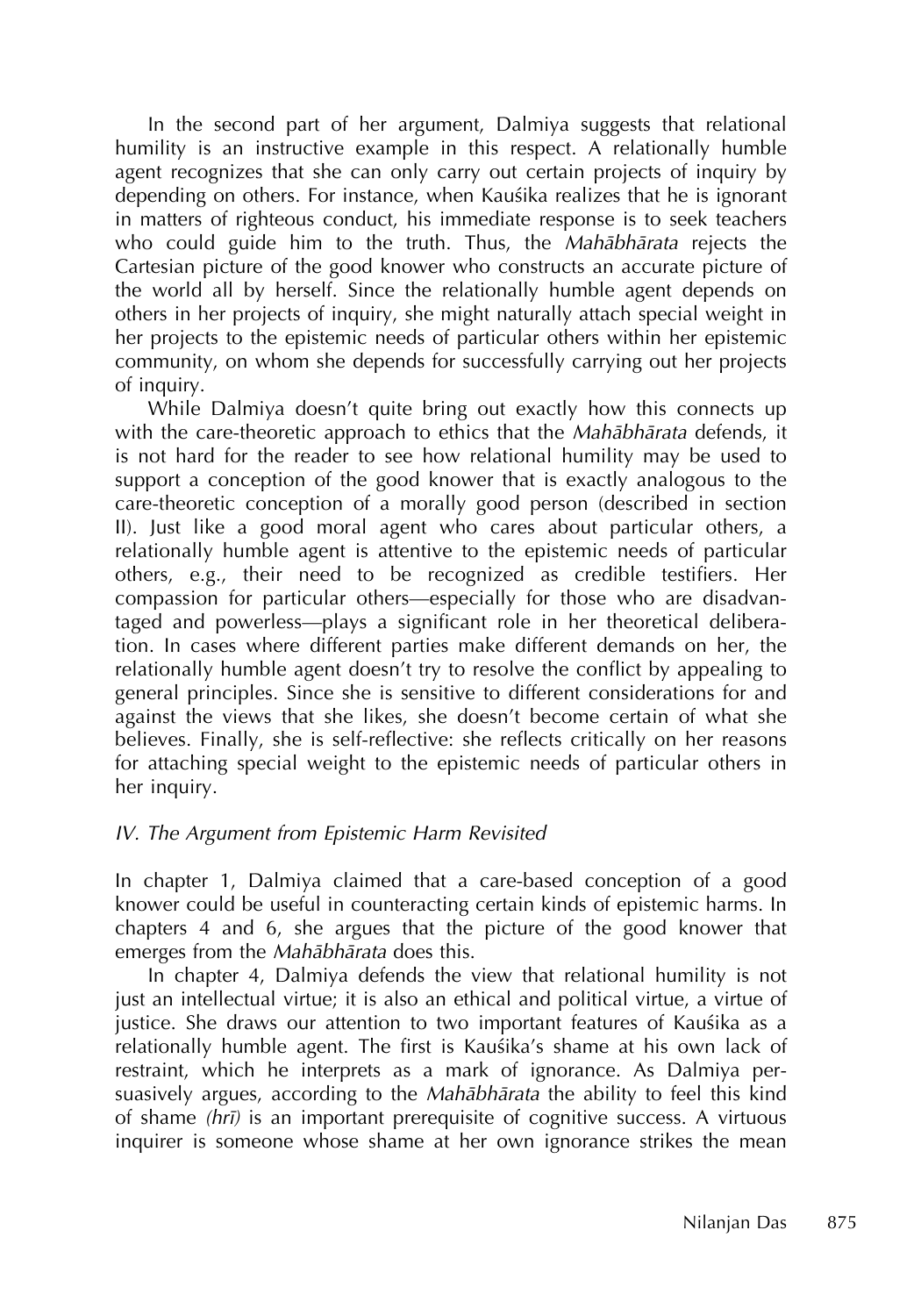between two extremes: on the one hand, she doesn't descend into despair that prevents her from seeking the truth, and on the other hand, she isn't so immodest about her own beliefs that she closes off any line of inquiry that might overturn them. The second feature of Kauśika as a relationally humble agent is his ability to treat people at the margins of society as his epistemic equals. This is connected to another practice of truth that the Mahābhārata mentions, namely equality *(samatā)*. Since relational humility manifests itself through practices of both shame and equality, it can counteract epistemic inequalities. Once we realize that our own epistemic success—our ability to form beliefs whose epistemic credentials are respected and whose contents are accepted by others—is partly explained by our social privilege, we will realize that there may be others who, due to their social disadvantages, are deprived of such epistemic goods. The shame that should arise from this realization must motivate us to treat these disadvantaged inquirers as our epistemic equals. Thus, relational humility—insofar as it essentially involves certain attitudes of care toward all members of one's epistemic community can serve an important political aim: that of removing epistemic injustices. In chapter 6, Dalmiya explains how, in this respect, intellectual humility can be a useful tool for counteracting some of the injustices that traditional science perpetrates by excluding the insights of socially or culturally non-dominant groups from scientific research.

I find this part of Dalmiya's argument unconvincing.

Suppose a relationally humble agent is interested in a certain question, and learns of a number of views that answer that question. Some of these views conflict with each other. How should she go about deciding how much weight to assign to each view? Arguably, it would depend on how good the arguments for each view are. If that is so, how should the relationally humble agent assess these arguments? Well, one might say, that depends on what evidence the arguments are based on and the which epistemic standards are used to weigh that evidence. But in typical scenarios of testimonial injustice, the testimony of a person is typically given less credence because either (a) the audience thinks that the evidence that underlies the testimony is weak (perhaps in light of the conditions under which the information was gathered), or (b) the audience suspects that the testifier hasn't rationally assessed her evidence. An example of the first kind of case would be a scenario where the testimony of a victim of violence is ignored in light of the fact that they were emotionally distressed. An example of the second kind would be the kind of case that Dalmiya actually talks about, where the beliefs of a socially non-dominant group are based on certain standards of assessing evidence that are not recognized by traditional science. In either case, the audience questions the epistemic standing of the agent, i.e., her standing as a knower.

The problem is this. How can a relationally humble agent counteract such testimonial injustice? Presumably by treating these testifiers as knowers.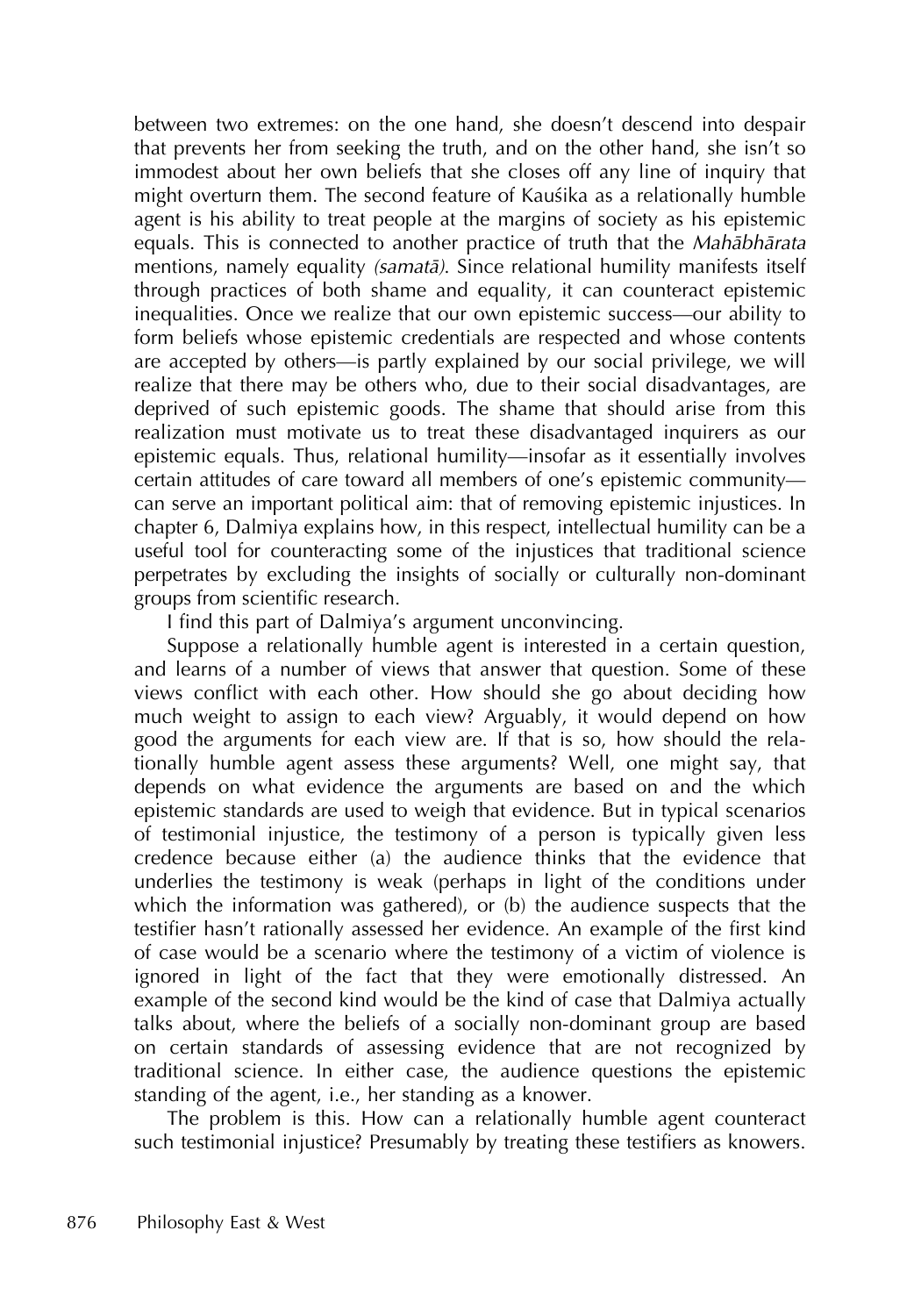If she is to do that, she has two options. On the one hand, she could treat the evidence underlying the relevant bits of testimony as strong enough to warrant high credence in the testimony. On the other hand, she could part ways with the dominant members of her epistemic community and recognize certain epistemic standards of weighing evidence as legitimate. But nothing that Dalmiya has said about the relationally humble agent supports either of these moves.

Even if the relationally humble agent is willing to acknowledge her own ignorance while acknowledging the cognitive authority of other members of her epistemic community, she will only have reason to acknowledge the epistemic authority of a particular testifier if she thinks that the testifier is capable of assessing her evidence properly, and that the evidence underlying the relevant bits of testimony is not weak. Now, of course, the relationally humble agent may attentively listen to the testifier, or may be ashamed of her own ignorance in some matters, or may be unwilling to be guided by general principles, or may refrain from becoming certain about any particular view. But as long as she is sufficiently reflective (as Dalmiya wants her to be), she cannot rationally attach high credence to a piece of testimony unless she has good reason to think that the evidence underlying the relevant piece of testimony is strong enough, and that the testimony is not based on a fundamentally mistaken way of assessing her evidence. This can only happen if the relationally humble agent gives up socially dominant conceptions of evidence and rationality. For instance, a relationally humble agent might adopt a conception of evidence that makes it rational for one to believe (absent certain kinds of defeaters) that the evidence underlying the testimony of a victim of violence—no matter how emotionally distressed—is strong enough. Or, a relationally humble agent might adopt a conception of rationality that allows her to think that there are rationally permissible ways of assessing evidence other than those recognized by traditional science.

In either case, it seems that mere relational humility is not enough to counteract the kinds of epistemic harms that Dalmiya wants a care-based virtue epistemology to address. As long as a relationally humble agent works with a thoroughly biased conception of evidence or rationality, her humility will not stop her from being unjust to others. What we need, therefore, is a deeper revision of the conceptions of evidence and rationality that many of us ordinarily deploy.

To my mind, this suggests a more profound problem with Dalmiya's approach. Her focus in this book is on developing a care-theoretic conception of a good knower qua a successful truth-seeker rather than a reliable informant. While intellectual humility may be one of the virtues that a good truth-seeker must possess, it is far from clear whether developing a conception of a good knower qua a good truth-seeker is enough to prevent the kinds of epistemic harms that Dalmiya wants to address.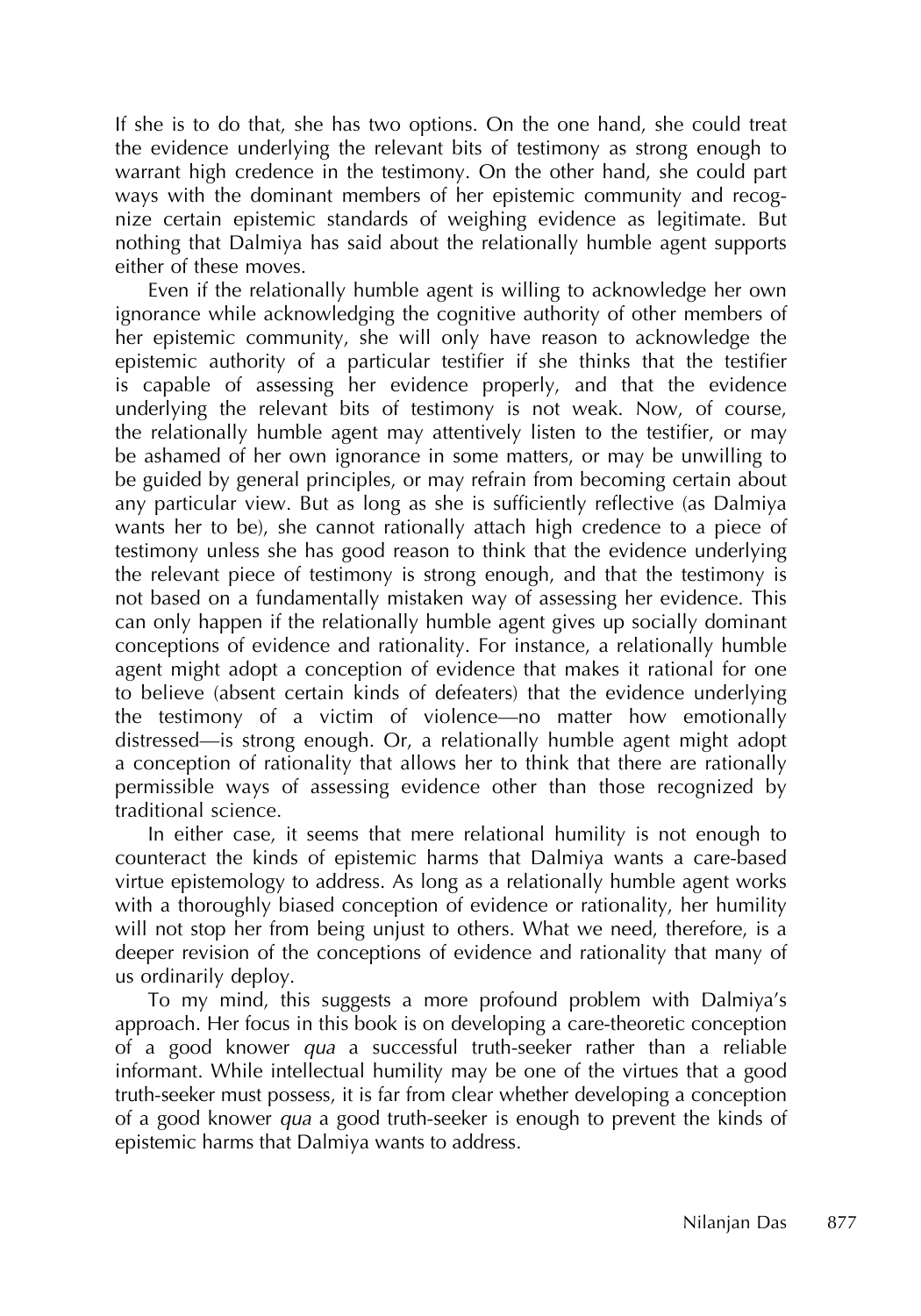When we unjustly doubt the epistemic standing of a testifier, we do so because we are working with a biased conception of a good knower qua a reliable informant. Take a scenario where the evidence underlying the testimony of a victim of violence is deemed weak in light of their emotional distress. In that scenario, the audience may be working with a conception of evidence on which a piece of information cannot acquire the status of evidence when it is gathered in a situation of emotional turmoil. This may make the audience question the epistemic standing of the testifier as a reliable informant. Similarly, when a member of the dominant scientific community doubts the beliefs of a non-dominant culture on a subject matter like medicine, the doubt is based on a view about what kinds of epistemic standards a reliable informant should use for weighing her evidence. In each case, therefore, the relevant epistemic injustices are driven by a conception of the good knower as a reliable informant (i.e., a view about what kinds of evidence or epistemic standards should undergird the testimony of a reliable informant). So, epistemic harms of this kind can only be counteracted by revising the way we think of the good knower as a reliable informant. In this respect, Dalmiya's emphasis on revising the conception of the good knower qua a truth-seeker seems inadequate at best.

Before closing this section, it is worth reflecting on how Dalmiya might respond to this argument. She might accept my claim that relational humility is not sufficient for counteracting epistemic harms of the kind that she is interested in. But she might argue that relational humility is still a valuable epistemic virtue insofar as it blocks at least one of the factors that contribute to epistemic harms, namely our tendency to neglect the needs of those who occupy a position of social (and epistemic) disadvantage and whose epistemic credentials (for that reason) could easily be called into doubt. Thus, even after we have sufficiently revised the conceptions of evidence and rationality that we work with, the need for relational humility as an epistemic virtue might still persist. Without it, we could easily ignore the testimony of others, and therefore epistemic harms would not entirely be eradicated.

However, it is not clear to me that relational humility is needed even for this purpose. Why couldn't we say, for instance, that the requirements of epistemic rationality make it rationally impermissible for us to ignore evidence when getting that evidence and using it increases the expected accuracy of our beliefs about the world? Note that such a claim is quite plausible, especially if we think that the norms of epistemic rationality must cohere with the instrumentally rational pursuit of an epistemic value like accuracy. If such a view were true, we could explain why it makes sense to criticize an agent who ignores the testimony of people whose epistemic authority she has reason to acknowledge: on this view, such an agent is irrational, and therefore epistemically criticizable. This view, then, would